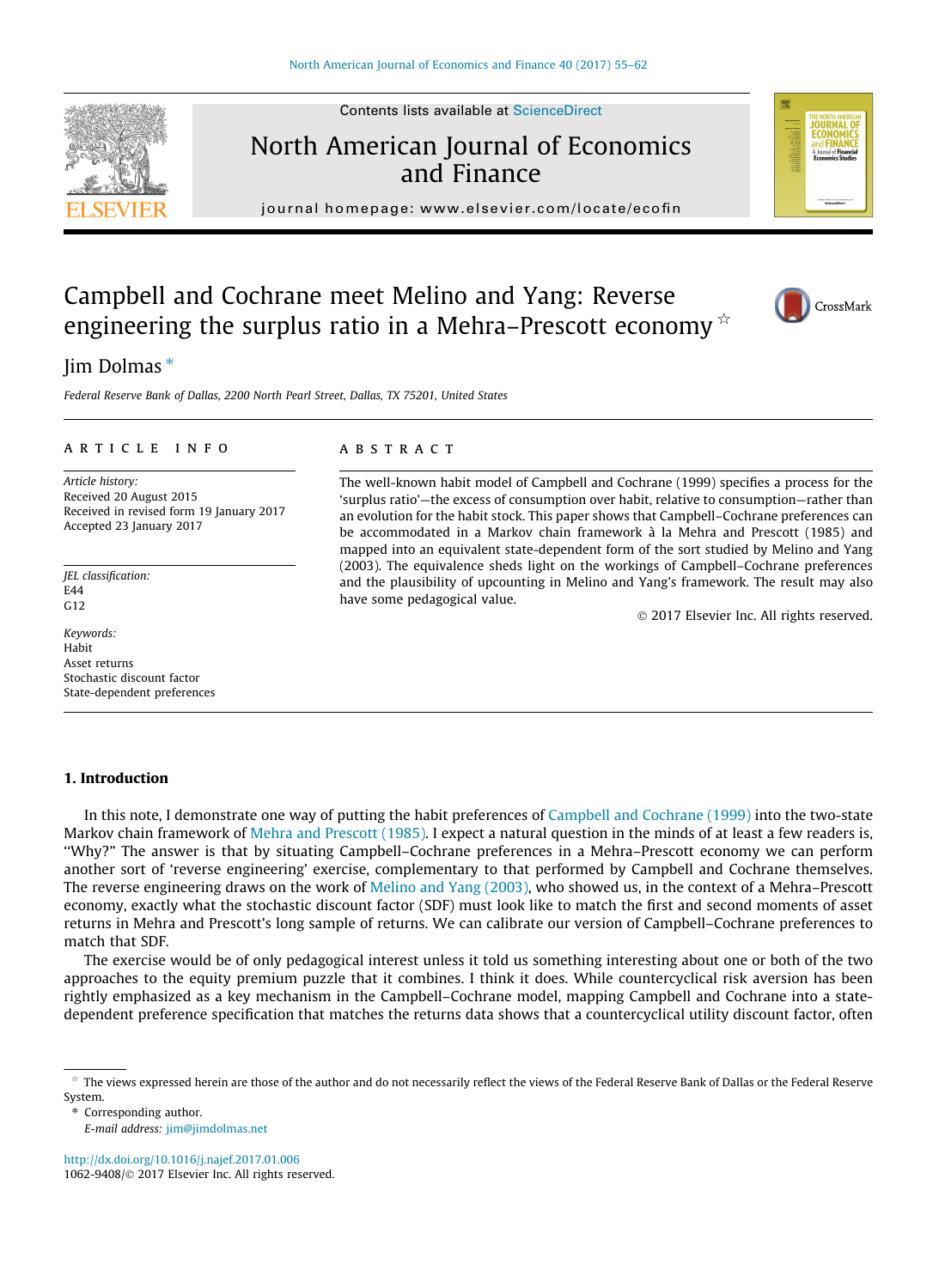<span id="page-1-0"></span>greater than one, is also important. And, while Melino and Yang dismiss state-dependent specifications that imply discount factors greater than one, the model here shows there may be a plausible story that rationalizes such a specification.

That said, the exercise may have pedagogical value as well. Given the computational tractability of the Markov chain framework, and the ubiquity of analogous structures in macroeconomics, the framework is a natural one in which to teach asset-pricing within a graduate course in macroeconomics.<sup>1</sup> Most of the major responses to the 'equity premium puzzle' fit easily within the framework—except for Campbell and Cochrane.<sup>2</sup> The exercise in this paper fills that gap.

It is useful to quickly review the features of the Campbell–Cochrane and Melino–Yang models separately before combining them. The next two sections do this.

#### 1.1. Campbell and Cochrane

Campbell and Cochrane's 1999 paper in the Journal of Political Economy employs habit formation to successfully resolve a number of asset pricing puzzles, including Mehra and Prescott's equity premium puzzle. Campbell and Cochrane achieve these resolutions by a clever reverse engineering of their representative agent's habit process.

Rather than specify a law of motion for the habit stock, Campbell and Cochrane specify a law of motion for what they call the 'surplus ratio',  $S_t = (c_t - h_t)/c_t$ , where  $c_t$  is aggregate consumption (the habit is external) and  $h_t$  is the habit stock. Their stock is the indicated in the  $t + 1$  is stochastic discount factor, from t to  $t + 1$ , is

$$
m_{t,t+1} = \beta x_{t+1}^{-\alpha} \left(\frac{S_{t+1}}{S_t}\right)^{-\alpha} \tag{1}
$$

where  $\beta$  is the utility discount factor, and the curvature parameter  $\alpha$ , together with the surplus ratio, determines the agent's local degree of risk aversion.<sup>3</sup> As Campbell and Cochrane note, countercyclical risk aversion is a key feature of their specification.

Consumption growth  $x_{t+1}$  is assumed to be *i.i.d.* lognormal, and the log surplus ratio is assumed to evolve according to

$$
\log(S_{t+1}) = (1 - \phi)\bar{s} + \phi \log(S_t) + \lambda(S_t)[\log(x_{t+1}) - g]
$$
\n(2)

where g is the mean of log consumption growth,  $\phi$  controls the persistence of the surplus ratio process, and the crucial function  $\lambda(S_t)$  controls the sensitivity of changes in the surplus ratio to shocks to consumption growth.<sup>4</sup>

The key to their reverse-engineering is the form of  $\lambda(S_t)$ , which is decreasing in  $S_t$ , hence countercyclical.

#### 1.2. Melino and Yang

Melino and Yang, in their 2003 paper in the Review of Economic Dynamics, perform another type of reverse engineering exercise. Using Mehra and Prescott's two-state Markov chain for consumption growth, and assuming that consumption growth is a sufficient statistic for the riskless rate and the price-dividend ratio of an aggregate consumption claim, they derived the stochastic discount factor that, in combination with the Mehra–Prescott consumption process, yields equity and riskless return processes that exactly match the means and standard deviations calculated by Mehra and Prescott from their long sample of asset returns.

Recall that the Mehra–Prescott Markov chain has

$$
x_t \in \{x_L, x_H\} = \{0.982, 1.054\} \tag{3}
$$

and

$$
P = \begin{bmatrix} P_{LL} & P_{LH} \\ P_{HL} & P_{HH} \end{bmatrix} = \begin{bmatrix} 0.43 & 0.57 \\ 0.57 & 0.43 \end{bmatrix} \tag{4}
$$

where  $P_{ij} = \Pr\{x_{t+1} = x_i : x_t = x_i\}$ . Here, L and H denote the low and high consumption growth states, respectively. Mehra and Prescott's long sample of data on returns has an average risk-free rate of 0.8% and an average equity return of 7%. The standard deviations of the risk-free rate and equity return are 5.6 percentage points and 16.5 percentage points, respectively.

The Melino-Yang SDF is

$$
\hat{m} = \begin{bmatrix} \hat{m}_{LL} & \hat{m}_{LH} \\ \hat{m}_{HL} & \hat{m}_{HH} \end{bmatrix} = \begin{bmatrix} 1.86 & 0.24 \\ 1.13 & 0.95 \end{bmatrix}
$$
\n(5)

<sup>1</sup> For an example, see the 'Markov Asset Pricing' section in John Stachurski and Thomas Sargent's online lectures on quantitative economics: [http://quant](http://quant-econ.net/py/markov_asset.html)[econ.net/py/markov\\_asset.html.](http://quant-econ.net/py/markov_asset.html)

<sup>2</sup> Models with Epstein-Zin preferences, rare disasters, concerns for robustness, disappointment aversion, and (with some effort) long-run consumption risk can all be treated computationally as simple extensions of the Mehra and Prescott's framework.

<sup>&</sup>lt;sup>3</sup> Campbell and Cochrane show that, locally, relative risk aversion is given by  $\left|\frac{u''(\zeta-h_i)\zeta_l}{u'(\zeta_t-h_i)}\right|=\frac{\alpha}{S_t}.$  Here and below, our notation differs slightly from Campbell and polyton is given by  $\left|\frac{u''(\zeta_t-h_i)\z$ Cochrane's.

<sup>&</sup>lt;sup>4</sup> Campbell and Cochrane write  $\lambda$  as a function of log(S<sub>t</sub>), but that difference is immaterial here.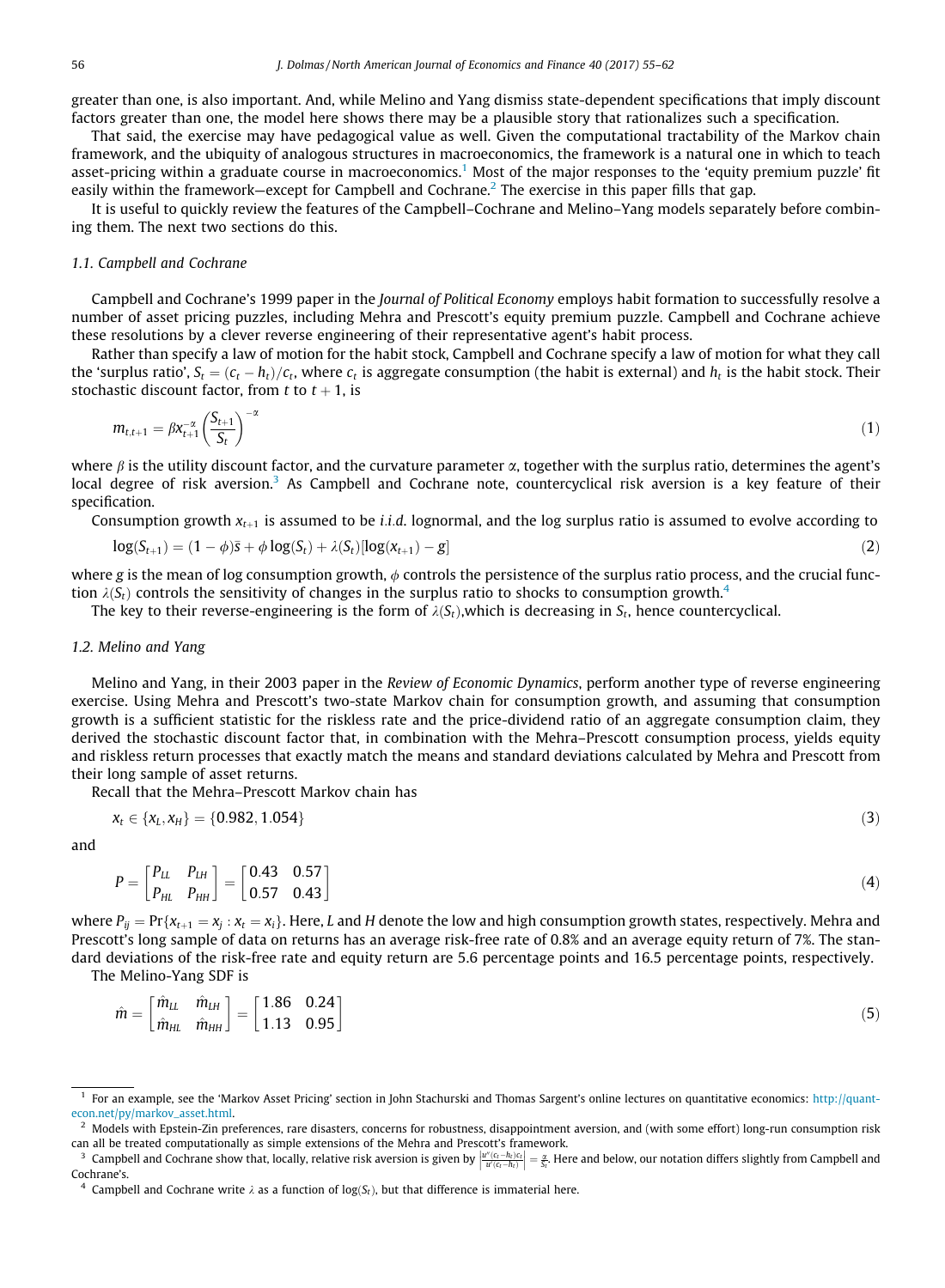<span id="page-2-0"></span>Any model that reproduces the SDF  $\hat{m}$  within Mehra and Prescott's Markov chain framework will exactly match the first and second moments of Mehra and Prescott's asset returns data.

More suggestively, one can use  $\hat{m}$  and the Mehra–Prescott Markov transition matrix [\(4\)](#page-1-0) to derive risk-neutral probabilities, an insight of [Routledge and Zin \(2010\)](#page-7-0). These are given by

$$
\hat{\psi} = \begin{bmatrix} \hat{\psi}_{LL} & \hat{\psi}_{LH} \\ \hat{\psi}_{HL} & \hat{\psi}_{HH} \end{bmatrix} = \begin{bmatrix} 0.85 & 0.15 \\ 0.61 & 0.39 \end{bmatrix}
$$
\n(6)

The Melino–Yang risk neutral probabilities suggest that countercyclical risk aversion is an important element of any resolution of Mehra and Prescott's puzzle. Conditional on being in the low-growth state, for example, the objective probability of remaining in the low-growth state is just 0.43, versus  $\hat{\psi}_{LL} = 0.85$ . Conditional on being in the high-growth state, the risk neutral probabilities are quite close to the objective probabilities— $\hat{\psi}_{H,j} = \{0.61, 0.39\}$  versus  $P_{H,j} = \{0.57, 0.43\}.$ 

However, as Melino and Yang demonstrate—by trying to calibrate various standard and state-dependent preference specifications so as to produce SDFs that match  $\hat{m}$  –countercyclical risk aversion, while important, is alone not sufficient to resolve the puzzle.

One preference specification that Melino and Yang examine only cursorily is that of Campbell and Cochrane, as it appears to require expanding the model's state space. Melino and Yang's calculations show that the asset return data can be rationalized (using state-dependent preferences) without adding extra states.

#### 2. A Markov-chain version of Campbell and Cochrane

Consider the log growth rate of the surplus ratio from [\(2\)](#page-1-0),

$$
\log(S_{t+1}/S_t) = (\phi - 1)[\log(S_t) - \bar{s}] + \lambda(S_t)[\log(\mathsf{x}_{t+1}) - g].
$$
\n(7)

A key feature of Campbell and Cochrane's model is the non-constant response of growth in the surplus ratio to innovations to consumption growth, captured in the function  $\lambda(S_t)$ . While Campbell and Cochrane assume  $\phi$  is close to unity, the conditional mean of  $log(S_{t+1}/S_t)$  is nevertheless non-constant as well.

Could we put Campbell and Cochrane in the Mehra–Prescott framework simply by writing the surplus ratio  $S_t$  as a function of the current Markov state? As Melino and Yang point out, that approach would not allow us to match the returns data: we'd be effectively adding only one parameter to the SDF, in addition to  $\alpha$  and  $\beta$ , and our SDF would lack the flexibility necessary to match  $\hat{m}$ . To see this, note that across the HH or LL transitions, we would have  $S_{t+1}/S_t = 1$ , while the growth rates across the LH and HL transitions would be inversely related. The SDF that results would have the form

$$
m = \begin{bmatrix} m_{LL} & m_{LH} \\ m_{HL} & m_{HH} \end{bmatrix} = \begin{bmatrix} \beta x_L^{-\alpha} & \theta \beta x_H^{-\alpha} \\ \theta^{-1} \beta x_L^{-\alpha} & \beta x_H^{-\alpha} \end{bmatrix}
$$

where  $\theta = S_H/S_L$ .

Melino and Yang suggest introducing  $S_t$  as an independent state, but view this as inferior to their own state-dependentpreferences approach, which resolves the equity premium puzzle without expanding the set of Markov states.

Distinct from either of those approaches—writing  $S_t$  as a function of  $x_t$  or making  $S_t$  an additional state variable—we may note that the level of the surplus ratio doesn't matter for asset pricing, since the SDF depends only on the growth rate.

With that in mind, we can capture the spirit of Campbell and Cochrane's dynamics—as given in  $(7)$ —by writing the log growth rate of the surplus ratio from t to  $t + 1$  as a function of realized growth  $(x_{t+1})$ , with parameters that depend on the current Markov state  $(x_t)$ :

$$
\log(S_{t+1}/S_t) = \nu(x_t) + \lambda(x_t) \log(x_{t+1}).
$$
\n(8)

As long as  $\lambda(x)$  is non-constant, (8), like Campbell and Cochrane's (7), features time-varying conditional volatility. In Campbell and Cochrane,  $S_t$  is positively related to x<sub>t</sub>, so we would expect  $\lambda(x_t)$  to be decreasing in x<sub>t</sub>, just as Campbell and Cochrane's reverse engineering leads them to require that their  $\lambda(S_t)$  to be decreasing in S<sub>t</sub>. This is in fact what we derive below.

Using  $(8)$ , we can write the SDF  $(1)$  as

$$
m_{t+1} = \beta x_{t+1}^{-\alpha} \left( e^{v(x_t)} x_{t+1}^{\lambda(x_t)} \right)^{-\alpha}
$$
  
=  $\beta e^{-\alpha v(x_t)} x_{t+1}^{-\alpha(1+\lambda(x_t))}$ 

Since  $x_t$  follows a Markov chain, we can write  $v_i$  for  $v(x_i)$  and  $\lambda_i$  for  $\lambda(x_i)$ , for  $i = L, H$ . Then, the SDF becomes

$$
m = [m_{ij}] = [\beta e^{-\alpha v_i} \mathbf{x}_j^{-\alpha(1+\lambda_i)}].
$$
\n(9)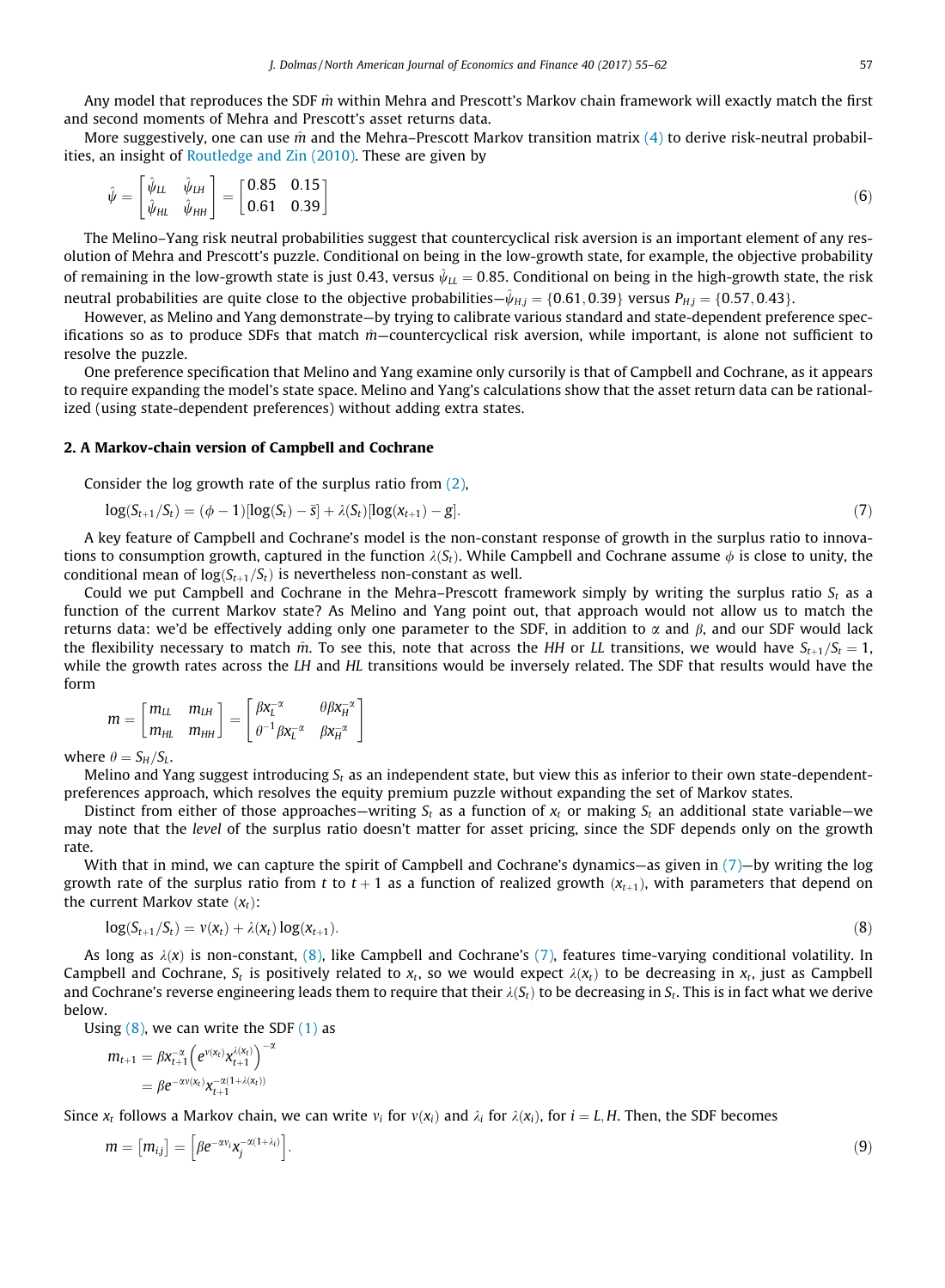<span id="page-3-0"></span>One drawback of this formulation—though not from the limited perspective of asset pricing—is that it renders the surplus ratio itself nonstationary. In Campbell and Cochrane's model, the surplus ratio is a stationary, though highly persistent, stochastic process. As we'll see below, though, the surplus ratio process described by  $(8)$  can be calibrated to be driftless, without affecting its ability to match the asset returns data.<sup>5</sup>

#### 3. Meeting Melino and Yang

To reverse engineer the surplus ratio in the Mehra–Prescott framework, we attempt to match the SDF [\(9\)](#page-2-0) to the Melino– Yang SDF  $\hat{m}$  for a suitable choice of parameters. In other words, the problem is to find  $\alpha$ ,  $\beta$ ,  $\{v_L, v_H\}$ ,  $\{\lambda_L, \lambda_H\}$  such that

$$
\beta e^{-\alpha v_i} x_j^{-\alpha(1+\lambda_i)} = \hat{m}_{i,j},\tag{10}
$$

where  $\hat{m}$  is given by [\(5\).](#page-1-0) As it turns out, there are enough parameters to accomplish this matching—for any  $\alpha$  and  $\beta$ , we can find  $\{v_L, v_H\}$ ,  $\{\lambda_L, \lambda_H\}$  such that (10) holds.

To see this, take logs and rearrange to get

$$
v_i + \log(x_j)\lambda_i = \frac{1}{\alpha} \left[ \log(\beta) - \alpha \log(x_j) - \log(\hat{m}_{ij}) \right]
$$
\n(11)

There are thus two equations to solve for  $(v_L, \lambda_L)$  and two equations to solve for  $(v_H, \lambda_H)$ . For  $(v_L, \lambda_L)$ , we have

$$
\begin{bmatrix} 1 & \log(x_L) \\ 1 & \log(x_H) \end{bmatrix} \begin{bmatrix} v_L \\ \lambda_L \end{bmatrix} = \frac{1}{\alpha} \begin{bmatrix} \log(\beta) - \alpha \log(x_L) - \log(\hat{m}_{L,L}) \\ \log(\beta) - \alpha \log(x_H) - \log(\hat{m}_{L,H}) \end{bmatrix}
$$
(12)

An analogous expression obtains for  $(\nu_H, \lambda_H)$ . The values are determined uniquely since

$$
\begin{bmatrix} 1 & \log(x_L) \\ 1 & \log(x_H) \end{bmatrix}
$$

is invertible for  $x_L$  and  $x_H$  as given in the Mehra–Prescott process.

$$
\lambda_i = -1 + \frac{\log\left(\hat{m}_{i,L}/\hat{m}_{i,H}\right)}{\alpha \log(x_H/x_L)}
$$
(13)

With the Mehra–Prescott process,  $log(x_H/x_L) = 0.0708$ , approximately 2 times the standard deviation of x. For the Melino– Yang SDF, given in [\(5\)](#page-1-0),

$$
log(\hat{m}_{L,L}/\hat{m}_{L,H}) = 2.03
$$
  

$$
log(\hat{m}_{H,L}/\hat{m}_{H,H}) = 0.17
$$

Solving (12) for  $\lambda_i$ ,  $i = L, H$ , gives

Substituting these numbers into (13) gives

$$
\lambda_L = -1 + \frac{1}{\alpha} 28.73
$$
  

$$
\lambda_H = -1 + \frac{1}{\alpha} 2.42
$$
 (14)

Thus,  $\lambda$  is strongly decreasing from the low- to high-growth state, just as Campbell–Cochrane's  $\lambda$  is strongly decreasing in the current surplus ratio.

For  $\alpha = 1$ , say, the range of our  $\lambda$  is in fact close to the typical range of Campbell–Cochrane's  $\lambda$ , if we take as typical the image under their  $\lambda(S)$  of a (conditional) two standard deviation interval around their  $\bar{s}$ , using the law of motion [\(7\)](#page-2-0) and their parameter values.<sup>6</sup> Using their parameters—from their [Table 1—](#page-4-0)at an annual frequency, I calculate this range to be [2.41, 22.80].

The solution for  $v_i$ ,  $i = L, H$ , is

$$
v_i = \frac{\log(\beta)}{\alpha} - \frac{1}{\alpha} \frac{\log(x_H) \log(\hat{m}_{i,L}) - \log(x_L) \log(\hat{m}_{i,H})}{\log(x_H/x_L)}
$$
(15)

Using the values for log(x), from [\(3\)](#page-1-0), and for log( $\hat{m}$ ), from [\(5\),](#page-1-0) gives

In particular, the process can be calibrated so that  $E[log(S_{t+1}/S_t)] = 0$ . Absent consumption growth fluctuations from any date ton, our log surplus ratio would remain constant; in Campbell and Cochrane's model, it would eventually converge to its steady state level. The implicit evolution of the habit stock in our formulation is no doubt more complicated than that implicit in Campbell and Cochrane's model, though neither is readily describable by the linear processes common to other habit models.

<sup>&</sup>lt;sup>6</sup> In their notation, this image is  $\lambda(\bar{s} \pm 2\lambda(\bar{s})\sigma)$ .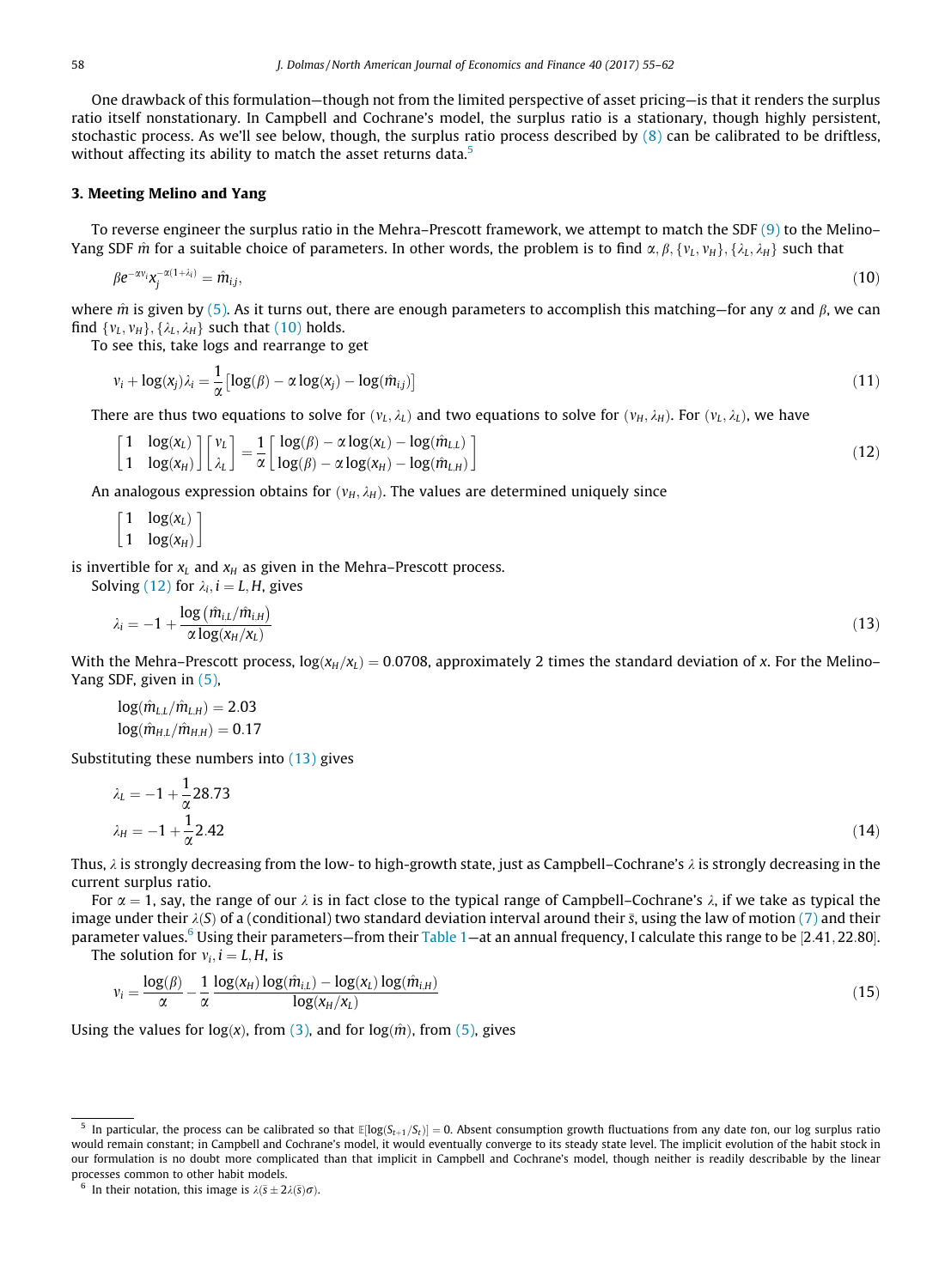#### <span id="page-4-0"></span>Table 1

Effect of varying consumption autocorrelation.  $P_{ii}$  and  $P_{ij}$  are the diagonal and offdiagonal elements of the Markov matrix for consumption growth;  $\hat{\psi}$  is the set of risk-neutral probabilities; the  $\alpha_i$  are the state-dependent curvature parameters; the  $\beta_i$  are the state-dependent discount factors;  $E(\beta)$  is the unconditional mean of the  $\beta$ .

| $\rho =$              | $-0.14$ | 0.0    | 0.30   | 0.42   |
|-----------------------|---------|--------|--------|--------|
| $P_{ii}$              | 0.43    | 0.5    | 0.65   | 0.71   |
| $P_{ij}$              | 0.57    | 0.5    | 0.35   | 0.29   |
| $\hat{\psi}_{LL}$     | 0.852   | 0.862  | 0.886  | 0.897  |
| $\hat{\psi}_{LH}$     | 0.148   | 0.138  | 0.114  | 0.103  |
| $\hat{\psi}_{HL}$     | 0.611   | 0.582  | 0.510  | 0.475  |
| $\ddot{\psi}_{HH}$    | 0.389   | 0.418  | 0.490  | 0.525  |
| $\alpha$ <sub>L</sub> | 28.727  | 25.857 | 20.206 | 17.978 |
| $\alpha$ <sub>H</sub> | 2.416   | 4.698  | 9.306  | 11.257 |
| $\beta_L$             | 1.105   | 1.013  | 0.887  | 0.857  |
| $\beta_H$             | 1.078   | 1.123  | 1.292  | 1.403  |
| $E(\beta)$            | 1.092   | 1.068  | 1.090  | 1.130  |

$$
v_L = \frac{1}{\alpha} (\log(\beta) - 0.100)
$$
  

$$
v_H = \frac{1}{\alpha} (\log(\beta) - 0.075)
$$
 (16)

As one might expect, based on Campbell and Cochrane's calibration of their surplus process, the cyclical variation in  $v$  is much smaller than the variation in  $\lambda$ .

For given  $\alpha$  and  $\beta$ , and using Mehra and Prescott's Markov transition matrix, [\(14\) and \(16\)](#page-3-0) imply that the conditional mean of the log growth rate of the surplus ratio is

$$
\mathbb{E}_{L}[\log(S_{t+1}/S_{t})] = \frac{\log(\beta) + 0.537}{\alpha} - 0.022
$$
  

$$
\mathbb{E}_{H}[\log(S_{t+1}/S_{t})] = \frac{\log(\beta) - 0.046}{\alpha} - 0.012
$$
 (17)

For example, for  $\alpha = 1$ ,<br>E,  $\log(S_{n-1}/S_n)$ 

$$
\mathbb{E}_{L}[\log(S_{t+1}/S_{t})] = \log(\beta) + 0.515
$$

$$
\mathbb{E}_{H}[\log(S_{t+1}/S_{t})] = \log(\beta) - 0.058
$$

As long as  $\beta$  is not too small, in the low-growth state the surplus ratio is expected to increase, while in the high-growth state, it is expected to decline. And, if  $\log(\beta) = -(1/2)(0.515 - 0.058)$ , a value of  $\beta$  just under 0.8, the unconditional expec-<br>tation of log(S<sub>ac</sub> /Sac) will be zero. In log terms, the surplus ratio will be non-stationary tation of  $log(S_{t+1}/S_t)$  will be zero. In log terms, the surplus ratio will be non-stationary, but have zero drift.

In the next section, I go one step further and map the SDF  $(9)$  into an SDF of the standard time-additive, CRRA form, but with state-dependent preference parameters (relative risk aversion and discounting). This is more squarely within Melino and Yang's framework. As in their model, the preference parameters are functions only of the current Markov state, though it is worth emphasizing that the starting point was a model with a more complex dependence of the agent's preferences on the set of Markov states. The growth rate of our surplus ratio from tto  $t + 1$  depends on both  $x_t$  and  $x_{t+1}$ , but the effects of the current and next-period states, conveniently, can be separated in such a way that the parameters of the state-dependent equivalent representation depend only on  $x_t$ .

#### 4. State-dependent preferences

As claimed above, one can re-interpret the preferences we've specified here as a state-dependent version of the standard time-additively-separable, constant relative risk aversion form, with variation in both the coefficient of relative risk aversion and the utility discount factor. That is, we may re-write the SDF  $(9)$  in the form

$$
m_{ij} = \beta_i x_j^{-\alpha_i} \tag{18}
$$

The mapping is easily derived from [\(9\),](#page-2-0) defining  $\beta_i$  and  $\alpha_i$  by setting

$$
\beta_i \mathbf{x}_j^{-\alpha_i} = \beta e^{-\alpha v_i} \mathbf{x}_j^{-\alpha(1 + \lambda_i)}
$$
\n<sup>(19)</sup>

for  $i, j = L, H$ . That is,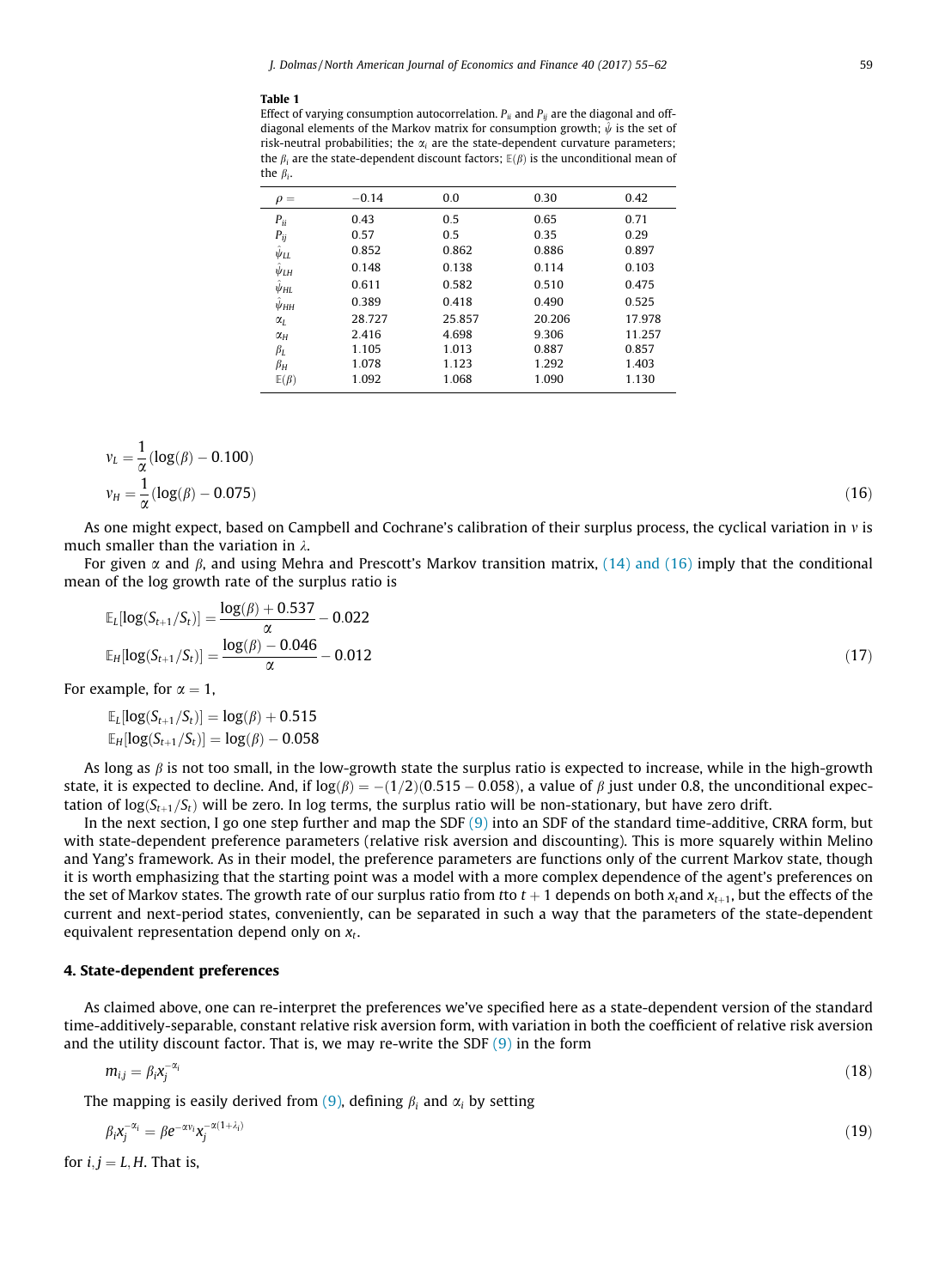<span id="page-5-0"></span>
$$
\alpha_i = \alpha (1 + \lambda_i) \n\beta_i = \beta e^{-\alpha v_i}.
$$
\n(20)

Combining [\(20\)](#page-4-0) with [\(14\) and \(16\)](#page-3-0)—or directly equating the SDF in [\(18\)](#page-4-0) with the Melino–Yang SDF  $\hat{m}$ —gives the values of  $\beta_i$  and  $\alpha_i$  consistent with first and second moments of the asset return data:

| $\alpha$ | 28.73  | 2.42   |
|----------|--------|--------|
|          | 1.1052 | 1.0782 |

As expected, the state-dependent representation features a strongly countercyclical risk aversion coefficient, varying from roughly 2.4 in the high-growth state to nearly 30 in the low-growth state. That the representation features state-dependent risk aversion is not surprising, given Campbell and Cochrane's interpretation of their habit specification (or the Melino–Yang risk-neutral probabilities).

More surprising is the state-dependence of the utility discount factor; in this representation, the discount factor is uniformly greater than one and countercyclical (so the rate of time preference is negative and procyclical). An agent with these preferences 'upcounts' future utility in either state, the more so (more patiently) in the low-growth state. The variation is sizable: the agent's rate of time preference differs by about 0.025, or 2.5 percentage points, across states.

Upcounting on average, of course, helps match the low average risk-free rate, a fact pointed out early on by [Benninga and](#page-7-0) [Protopapadakis \(1990\).](#page-7-0) The countercyclicality of the utility discount factor, though, is at first glance puzzling. The parameters have been reverse-engineered to match Melino and Yang's SDF, and that SDF corresponds to a countercylical risk-free rate. One might have expected a lower discount factor (and higher rate of time preference) in the low-growth state.

It turns out that, without the offsetting countercyclicality of the utility discount factor, the implied risk-free rate (as well as the implied equity return) would be too countercyclical. Precisely, suppose that we replace  $\beta = {\beta_L, \beta_H}$  with the average of  $\beta_L$  and  $\beta_H$  (keeping the behavior of  $\alpha_i$  the same). The resulting SDF would (roughly) match the mean risk-free rate (0.8%), but with too high a standard deviation. The model would fail on other dimensions as well.<sup>7</sup>

Does Campbell and Cochrane's own model—rather than just our version of it—have a state-dependent representation with a utility discount factor that's countercyclical and greater than one? [Fig. 1](#page-6-0) shows the result of simulating Campbell and Cochrane's model, at an annual frequency, using the parameters given in their [Table 1](#page-4-0). In constructing the figure, I simulated the behavior of their stochastic discount factor (for a given path of consumption growth innovations) and defined  $\beta$ . by

$$
\beta_t \mathbf{x}_{t+1}^{-\alpha_t} = m_{t,t+1} \tag{21}
$$

where  $m_{t,t+1}$  is the realization of the SDF from period t to  $t + 1, x_{t+1}$  is (gross) consumption growth from t to  $t + 1$ , and  $\alpha_t = \alpha(1 + \lambda(S_t)).$ 

The resulting  $\beta_t$ —simulated for 100 periods—is almost always greater than one. The lower panel of the figure plots the dependence of  $\beta_t$  on the log surplus ratio, verifying the countercyclicality of the utility discount factor.<sup>8</sup>

Melino and Yang do not consider exactly the case of an SDF given by [\(18\);](#page-4-0) their framework features Epstein-Zin preferences, with potential variation in one or more of that family's three parameters (risk aversion, intertemporal substitution, and discounting). They do, however, look at the case of cyclical risk aversion and discounting, holding fixed the elasticity of intertemporal substitution. While that case can be calibrated to match the SDF  $\hat{m}$ , they rule it out, for a variety of technical reasons, on the grounds that the discount factor turns out to exceed one in one or both of the Markov states.<sup>9</sup>

#### 5. A robustness check

It is natural to ask whether our result on the behavior of the utility discount factor hinges on the negative autocorrelation in consumption growth that characterizes the Mehra–Prescott Markov chain. After all, the autocorrelation properties of consumption growth can differ depending on the sample period and also with corrections or adjustments to data collected prior to the creation of systematic national accounts. [Azeredo \(2014\)](#page-7-0), for example, estimates an autocorrelation in annual consumption growth of 0.42 for the period 1899–2012, using corrected pre-1929 data. Samples starting after 1930 also feature mild positive autocorrelation, on the order of 0.3.

Campbell and Cochrane, moreover, assume that consumption growth is i.i.d, making the zero autocorrelation case of interest as well.

The standard deviation of the implied risk-free rate in this case is 1.2 percentage points too high. The volatility of the implied equity return is too high by a similar magnitude, and the implied equity premium is too high by two percentage points.

<sup>8</sup> All the MATLAB code for this paper can be found at http://www.jimdolmas.net/economics/current-work.

<sup>&</sup>lt;sup>9</sup> And the cyclicality they find is in fact the opposite of what we obtain here.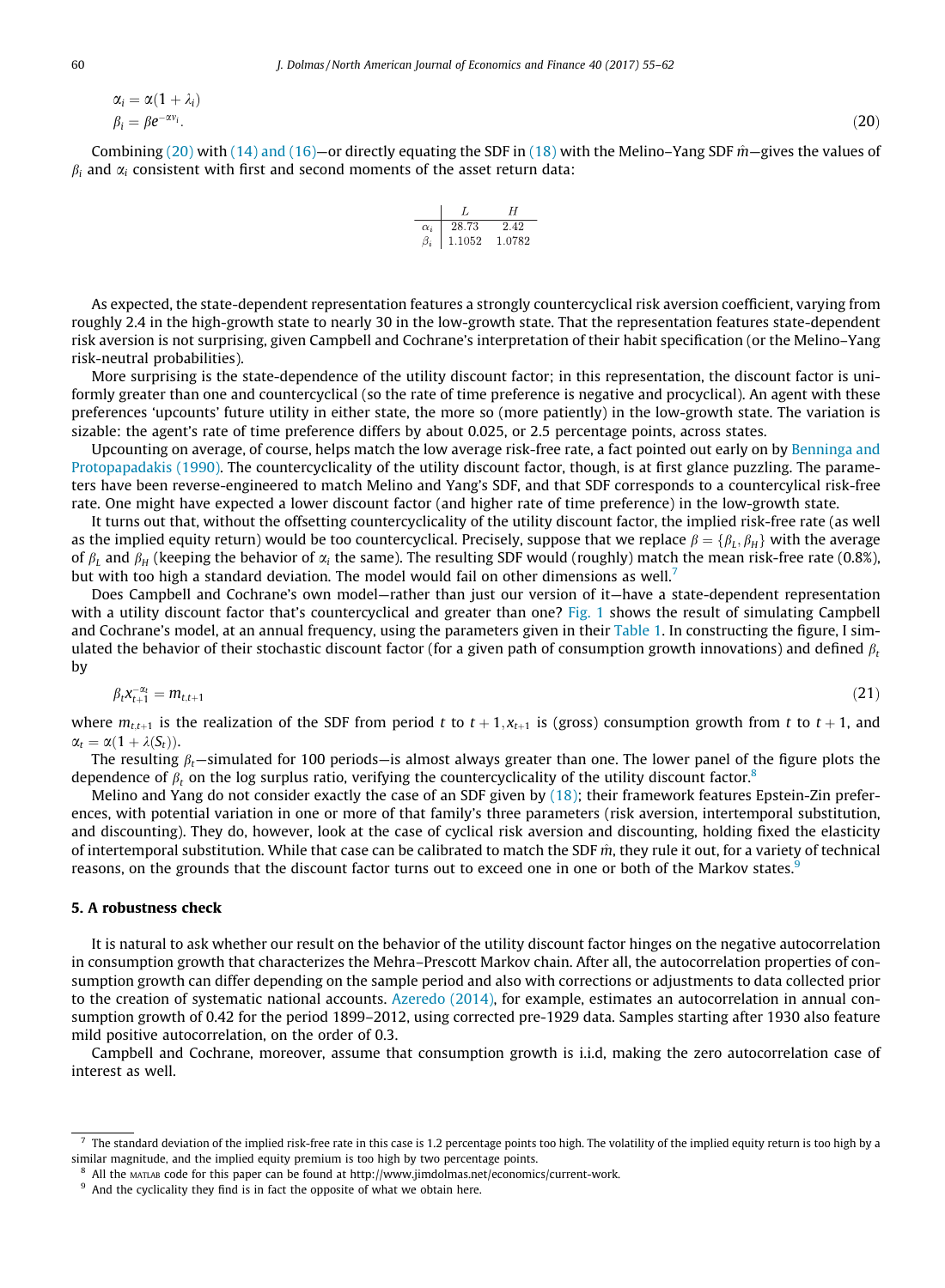<span id="page-6-0"></span>

Fig. 1. State-dependent utility discount factor in the Campbell–Cochrane model. The upper panel shows  $\beta_t$  over time; the lower panel plots  $\beta_t$  against s<sub>t</sub>, the log surplus ratio. Data are simulated using the annual versions of parameters given in Campbell and Cochrane's Table 1. The simulation starts from  $s_0 = \bar{s}$ , and the first 100 periods have been discarded. Consumption growth innovations were generated using MATLAB's randn function.

Changes to the assumed autocorrelation of consumption growth impact the calculations presented above by changing the 'reverse-engineered' stochastic discount factor  $\hat{m}$  from that given in [\(5\)](#page-1-0). Our derivations of the  $\lambda_i$  and  $\nu_i$  parameters of the surplus ratio, or the state-dependent  $\alpha_i$  and  $\beta_i$ , depend on the autocorrelation in the consumption process only through  $\hat{m}^{10}$ 

Let  $\rho$  denote the autocorrelation in consumption. To evaluate the impact of alternative choices of  $\rho$  we follow the methodology of Melino and Yang to derive alternative stochastic discount factors  $\hat{m}$  that are consistent with the first and second moments of asset returns. This involves solving for the price-dividend ratios for the two consumption growth states (call them  $w_L$  and  $w_H$ ) that—together with the Markov process for consumption growth—produce a matrix of equity returns across state transitions that match the unconditional mean (7%) and standard deviation (16.5 percentage points) in the data. Given the matrix of returns across state transitions and the values of the risk-free rate in the Land Hstates, it is straightforward to back out a matrix of risk-neutral probabilities, and from that a stochastic discount factor.<sup>11</sup>

The results of this exercise, for values of  $\rho$  equal to  $-0.14$  (our benchmark case), 0.0(Campbell and Cochrane's assump-<br>a) 0.3 and 0.42 are shown in Table 1. For each value of a the table records the diagonal and off-tion), 0.3 and 0.42 are shown in [Table 1.](#page-4-0) For each value of  $\rho$ , the table records the diagonal and off-diagonal elements of the symmetric state-transition probability matrix (P) that obtains, the elements of the matrix of risk-neutral probabilities  $(\hat{\psi})$ derived in the manner of Melino and Yang, and the state-dependent preference parameters that obtain by equating  $[\beta_i x_j^{-\alpha_i}]_{i,j=L,H}$  to the stochastic discount factor  $\hat{m}$  associated with  $\hat{\psi}$ , as described in Section [4](#page-4-0). The form of the surplus ratio parameters  $\lambda_i$  and  $v_i$  can be backed out using the equivalence described in Section [4](#page-4-0).

Some interesting features emerge as the autocorrelation in consumption growth is assumed to be increasingly positive. For one, the extent of countercyclicality in risk aversion needed to rationalize the returns data falls as  $\rho$  increases. This is evident first in the diminishing difference between the "objective" probabilities  $P_{ii}$  and  $P_{ij}$  and their risk-neutral counterparts, conditional on being in the Lstate, and the increasing difference conditional on being in the Hstate. The difference between  $\alpha_l$  and  $\alpha_H$  decreases, with the former falling by about 11and the latter increasing by about 9.

The cyclicality in  $\beta_i$  changes, with  $\beta_i$  becoming procyclical, and—for  $\rho = 0.3$  or 0.42—we have upcounting of future utility only in the Hstate.<sup>12</sup> The upcounting in the Hstate is more extreme at higher values of  $\rho$ , and, notably, the average value of  $\beta_i$ remains greater than one.

<sup>&</sup>lt;sup>10</sup> There is a direct dependence on the consumption growth rates in the Land Hstates, but these are unaffected by the choice of auotcorrelation.

<sup>&</sup>lt;sup>11</sup> As in Melino and Yang, the moment conditions we are trying to match result in a quadratic equation in the price-dividend ratios  $w_i$ . There are two sets of roots, but one set is easily ruled out as violating absence of arbitrage.

<sup>&</sup>lt;sup>12</sup> The unconditional volatility of  $\beta_i$  also increases substantially; the unconditional standard deviation (not shown) rises from about 1% of  $E(\beta)$  to about 24%.